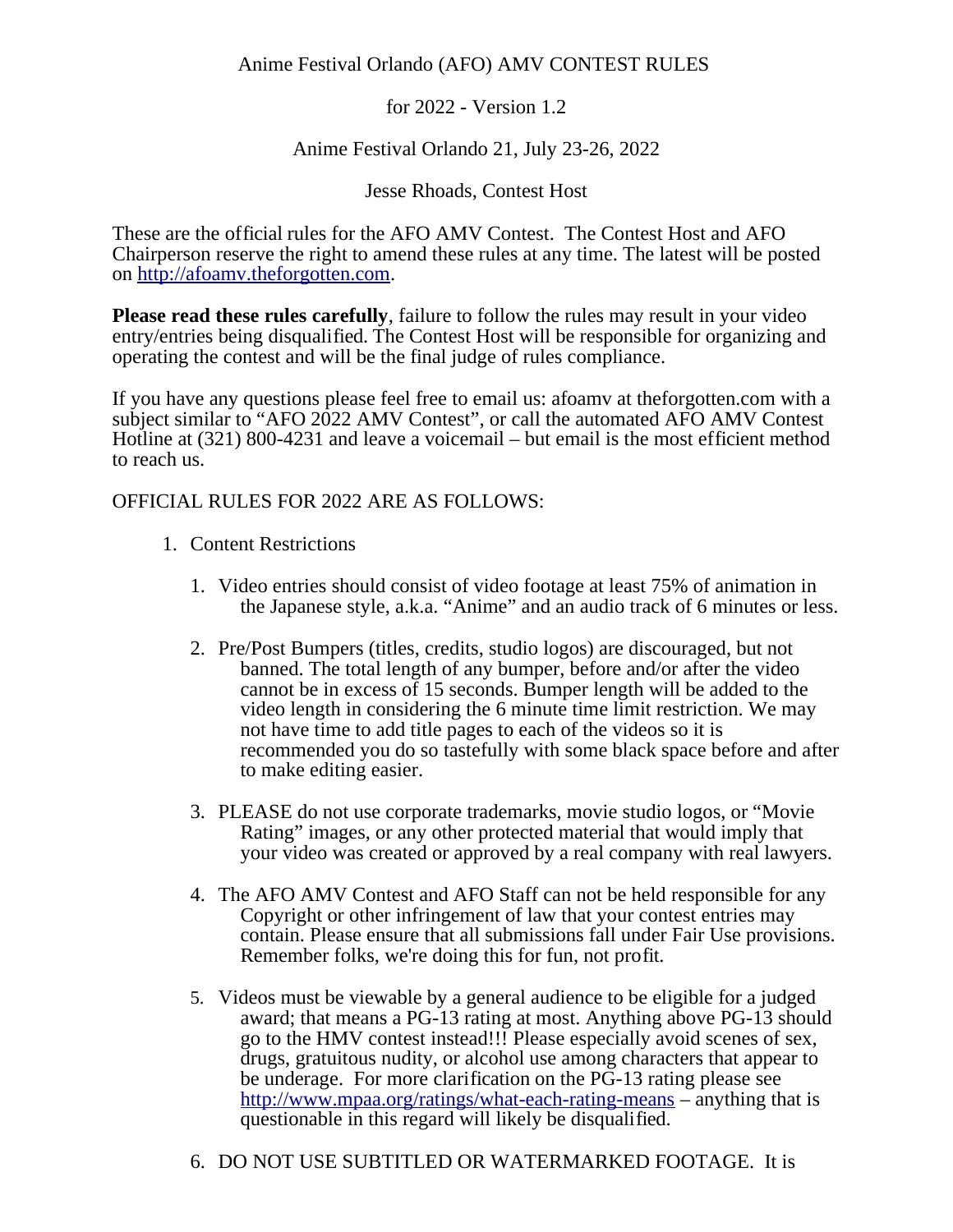distracting and you will most likely not be allowed in the judged contest.

- 2. Keep it Fresh (and remember, up to PG-13 only :)
	- 1. AMV Contest submissions must be your own work. Only the original author of the work should be submitting. This has been a problem in the past, so please be aware we will be looking for it. Anyone found submitting plagiarized videos will be disqualified, even if it is discovered after results have been decided.
	- 2. Preferably, entries should not be previous award winners at other semi-local Florida conventions (i.e. MegaCon, MetroCon, ShadowCon, FAE, Matsuri, etc.). Now don't get us wrong, award winning videos are always allowed, but we encourage you to submit your latest, greatest work. This is not meant to discourage submissions, but instead to cut down on that "Hey, We already saw that" feeling, since most of our Orlandian fans go to these other Conventions. We also want to give new creators a chance to gain recognition. Videos that have won awards or prior honors at other conventions will be taken into consideration, and preference will be given to newer / premiere videos.
- 3. Awards
	- 1. Judged awards will be given for categories (including but not limited to): Best Drama/Romance, Best Comedy/Parody, Best Action, and Best of Show. Additional award categories such as Honorable Mentions are TBD at the discretion of the Judges after reviewing the submissions. There *may* also be cake.
	- 2. We will once again do our Fan Favorite Award, subject to live voting at the Contest, via mobile web and SMS. The interpretation of the voting and determination of the winner will be carried out by the AMV Contest Host. In the event of a tie, we will hold a run-off between the top two for five minutes. If a winner can not be determined within time constraints, or the results are inconclusive, the winner will be decided later based on a thorough review of the votes and announced after the contest.
- 4. Eligibility
	- 1. Submissions from out of area ARE always accepted. **Please specify when submitting if you will be attending the contest in person** by the checkbox on the form so we can save you a seat in the front row, and rank your submission accordingly!!! Make sure you have a local-ish address.
	- 2. Any videos submitted by staff of AFO or the AMV Judges are not eligible for a judged award. General volunteers are not considered staff in this case.
	- 3. Videos that do not qualify for any reason can still be presented for exhibition to fill time, but will be not eligible to receive an award from the judges.
- 5. Number of Submissions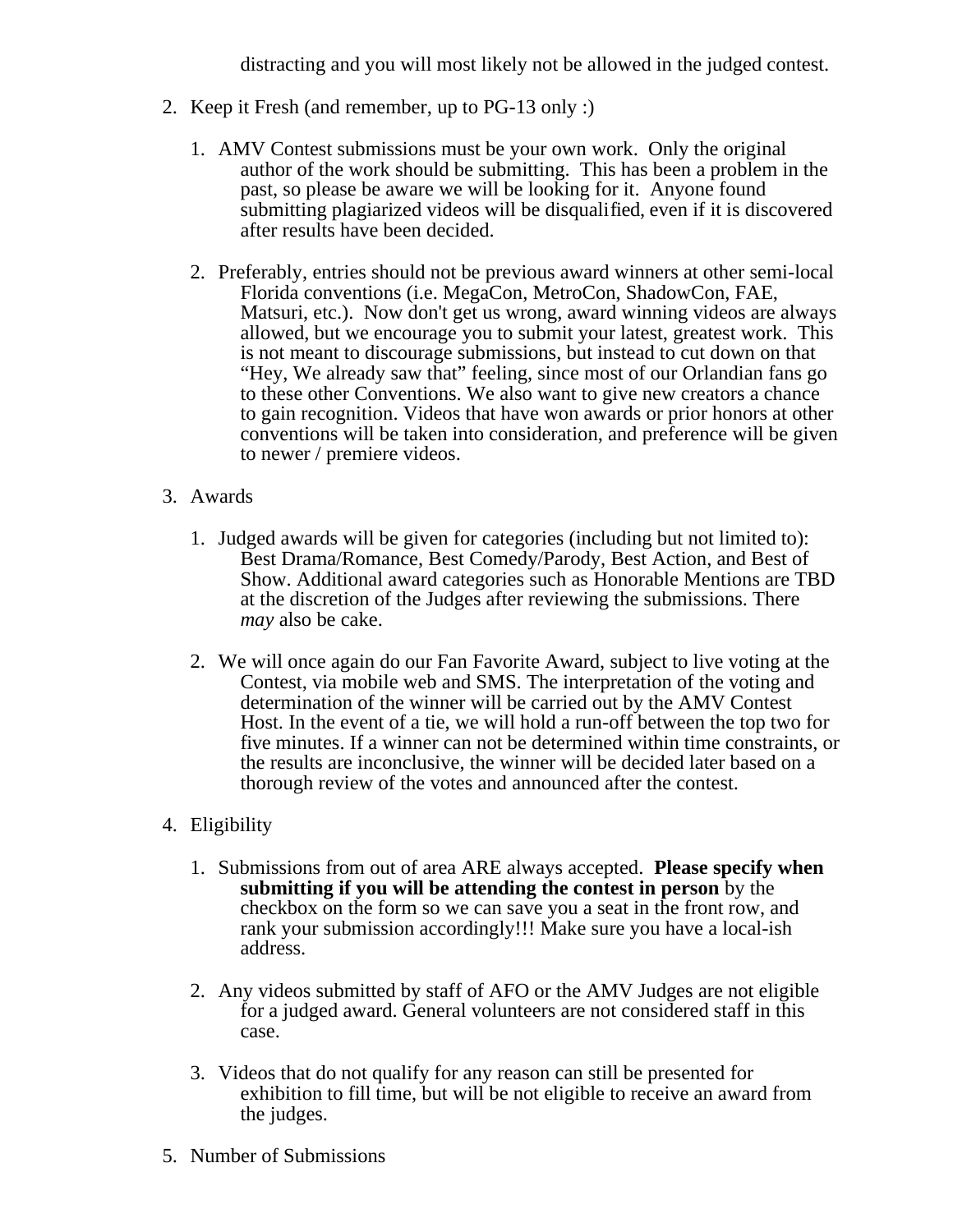- 1. We will accept up to 3 entries from each contestant. Additional entries may be submitted for exhibition (they will not be judged). If you submit more than one video, please rank the videos in the unfortunate event that we have to limit the contest due to a large number of entries.
- 2. Out of area submissions will be cut to allow precedence to at least one submission from persons attending the contest. Again, please notify the contest host and confirm that you will be attending the contest in person to ensure your submissions are given priority.
- 6. Final Judgement
	- 1. The Host of the AFO AMV contest and/or the Chairperson of AFO reserve the right to reject any video for any reason, including, but not limited to: content, video quality, video content, sound quality, Force majeure, and time constraints. The decisions of the Host, Judges, and/or Chairperson are final.
- 7. Submission Requirements
	- 1. Please read the following carefully as it has changed from previous years. We will not be taking submissions via physical medium, we have moved to an online-only submission format. It is important for all parties to get the best possible presentation of your video for both judging and viewing by the other AFO attendees.
	- 2. All Contestants must register to be considered, and provide entry information via the contest web page: [http://afoamv.theforgotten.com](http://afoamv.theforgotten.com/)
	- 3. All digital submissions MUST be in one of the following formats:
		- 1. AVI file with a Xvid, H.264, or similar high-quality video codec, and uncompressed or mpeg3 audio codec.
		- 2. MPEG-1 or MPEG-2 file with standard compliant audio stream.
		- 3. If it cannot be played with CCCP, it likely will not work.
	- 4. All videos should be encoded at a minimum resolution of 640 x 480 with at least 23.98 frames per second. Widescreen DVD resolution is highly recommended. We will produce a digital file and a DVD for the contest viewing. The aspect ratio and resolution it will be displayed at cannot be guaranteed, as it will be adjusted by our software.
	- 5. Videos may be submitted by giving us a download URL to pull it, or pushed to our FTP site. FTP access will be automatically granted once your email address has been confirmed. Videos submitted to the FTP site must not be over 512 MB in size. Otherwise, please utilize a legitimate content distribution network service such as DropBox, Google Drive, Vimeo, or similar cloud storage site. Max submission size via URL download delivery is 512 MB. There are plenty of good codecs that can get a 6 minute video down to under 50 MB; remember it's likely going to be played with a media player or on a DVD, so an extremely high bitrate is unnecessary.